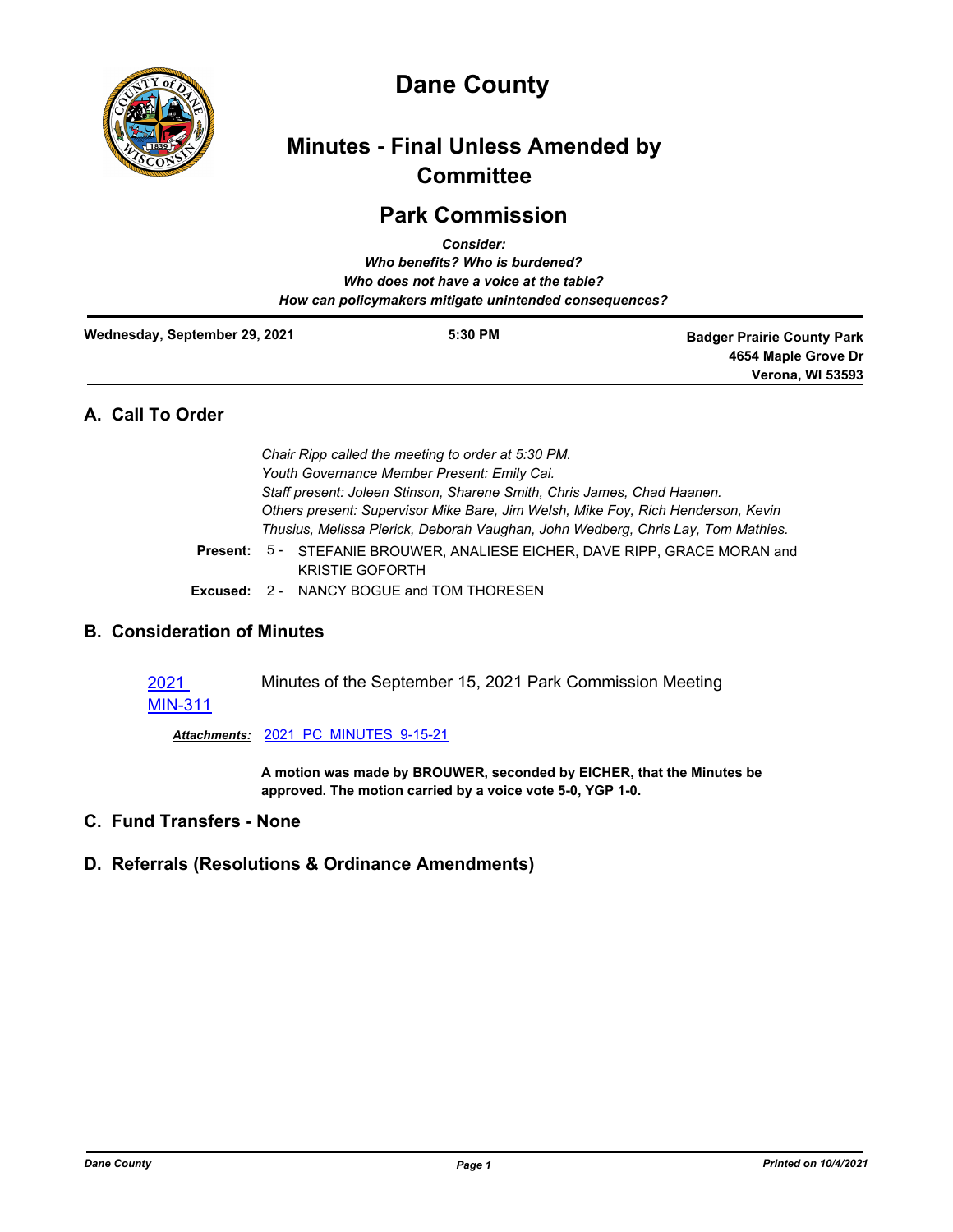| 2021<br><b>RES-187</b> | DANE COUNTY CONSERVATION FUND GRANT AWARD TO<br>GROUNDSWELL CONSERVANCY (BLACK EARTH VALLEY FARMS,<br>LLC)                                                                     |
|------------------------|--------------------------------------------------------------------------------------------------------------------------------------------------------------------------------|
|                        | Sponsors: RIPP, DOOLAN, GRAY and RITT                                                                                                                                          |
|                        | Attachments: 2021 RES-187                                                                                                                                                      |
|                        | 2021 RES-187 Fiscal Note                                                                                                                                                       |
|                        | 2021 RES-187 MAP BECVF projectArea                                                                                                                                             |
|                        | 2021 RES-187 MAP BECVF subject                                                                                                                                                 |
|                        | A motion was made by BROUWER, seconded by MORAN, that the Resolution be<br>recommended for approval. The motion carried by a voice vote 5-0, YPG 1-0                           |
| 2021<br><b>RES-188</b> | AUTHORIZING A PURCHASE OF LAND FOR SCHUMACHER FARM<br><b>PARK</b>                                                                                                              |
|                        | Sponsors: RIPP, KIEFER, JOERS, HATCHER, GRAY and RITT                                                                                                                          |
|                        | <b>Attachments: 2021 RES-188</b>                                                                                                                                               |
|                        | 2021 RES-188 Fiscal Note                                                                                                                                                       |
|                        | 2021 RES-188 MAP McKellar Area                                                                                                                                                 |
|                        | 2021 RES-188 MAP McKellar Subject                                                                                                                                              |
|                        | A motion was made by BROUWER, seconded by MORAN, that the Resolution be<br>recommended for approval. The motion carried by a voice vote 5-0, YPG 1-0.                          |
| 2021                   | AUTHORIZING AN UNDERGROUND ELECTRIC EASEMENT TO                                                                                                                                |
| <b>RES-190</b>         | WISCONSIN POWER AND LIGHT COMPANY                                                                                                                                              |
| Sponsors: RIPP         |                                                                                                                                                                                |
|                        | <b>Attachments: 2021 RES-190</b>                                                                                                                                               |
|                        | <b>2021 RES-190 Fiscal Note</b>                                                                                                                                                |
|                        | 2021 RES-190 MAP WPL Easement Hwy69                                                                                                                                            |
|                        | 2021 RES-190 MAP WPL Exhibit                                                                                                                                                   |
|                        | A motion was made by MORAN, seconded by BROUWER, that the Resolution<br>Requiring 2/3rds Vote be recommended for approval. The motion carried by a<br>voice vote 5-0, YGP 1-0. |

## **E. Items Requiring Committee Action - None**

### **F. Presentations**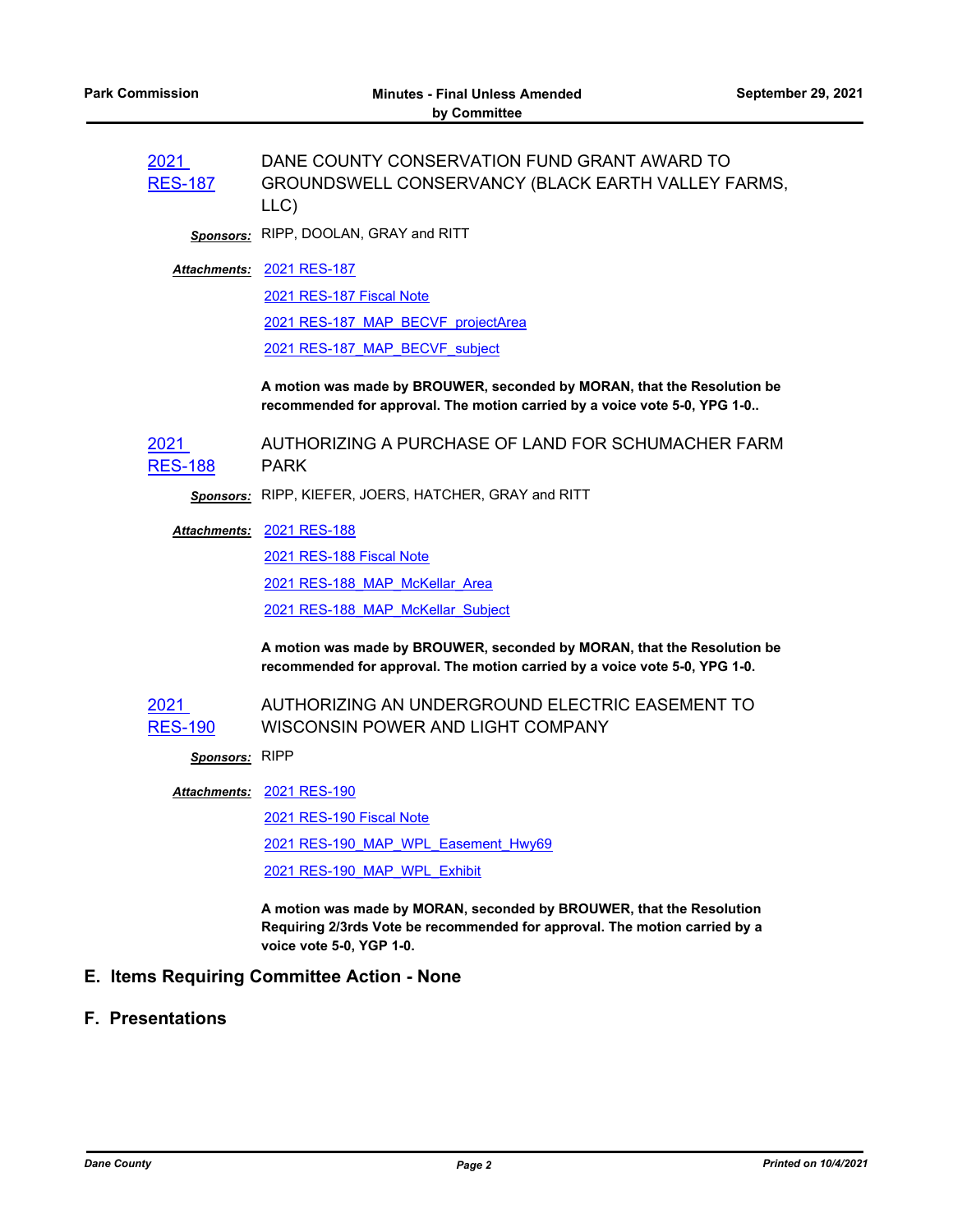1. Groundswell Conservancy, Conservation Fund Grant Application - Cooper parcel, Black Earth Creek NRA

> *Jim Welsh presented a Conservation Fund Grant project in the Black Earth Creek NRA. This is a one-acre parcel in the Village of Black Earth along the Black Earth Creek adjacent to state owned land. Once purchased, the property will be developed by the Village of Black Earth to include a parking lot, canoe/kayak launch and a small park. This item will be brought back for formal consideration at the next meeting.*

2. The Prairie Enthusiasts, Conservation Fund Grant Application - Goplin parcel, Southwest Grasslands/Military Ridge Prairie Heritage Area

> *Rich Henderson presented a Conservation Fund Grant project in the Southwest Grasslands/Military Ridge Prairie Heritage Area in the Town of Blue Mounds. This parcel is already being managed by The Prairie Enthusiasts (TPE) and is adjacent to other TPE property. This item will be brought back for formal consideration at the next meeting.*

#### **G. Reports to Committee**

#### 1. Ice Age Trail Alliance

*Kevin Thusius and Melissa Pierick shared an overview of the Ice Age Trail Alliance (IATA) and the Ice Age Trail. The IATA is a private, non-profit organization with a headquarters in Cross Plains. There are 19 local volunteer chapters throughout the state. The trail is 11,000 miles, with about 675 of those miles off-road. The Ice Age Trail saw an incredible increase of use during COVID. In Dane County specifically, there are 69 miles, 47 of which are off-road. Locally, the IATA is working to reroute the trail off-road, enhance the trail vegetation, and to build a long-distance trail experience with dispersed camping areas and parking facilities.*

#### 2. Badger Prairie Community Garden

*Deborah Vaughan and John Wedberg, Badger Prairie Community Garden founders and board members, provided an overview of the garden. The garden is located adjacent to the Military Ridge Trail and along Badger Mill Creek. The group is a volunteer, non-profit organization that was established in 2013 and opened to gardeners in 2014. They started with 90 20'x20' plots, but reduced down to 70 plots due to flooding. In addition to the plots, the garden includes a storage shed, pickle garden, butterfly garden, children's garden and a teaching garden.*

#### 3. Reddan Soccer Park / Madison Area Youth Soccer Association (MAYSA)

*Chris Lay shared the history of Reddan Soccer Complex and outlined improvements made throughout the years. Reddan was built in collaboration with Dane County Parks and opened in 1997. It is a 60-acre, year round soccer facility. Two fields have synthetic turf and one is the home field for Edgewood. They host tournaments, games, practices and special events. Teams from all over the Midwest come for tournaments and there is a significant economic impact for the community.*